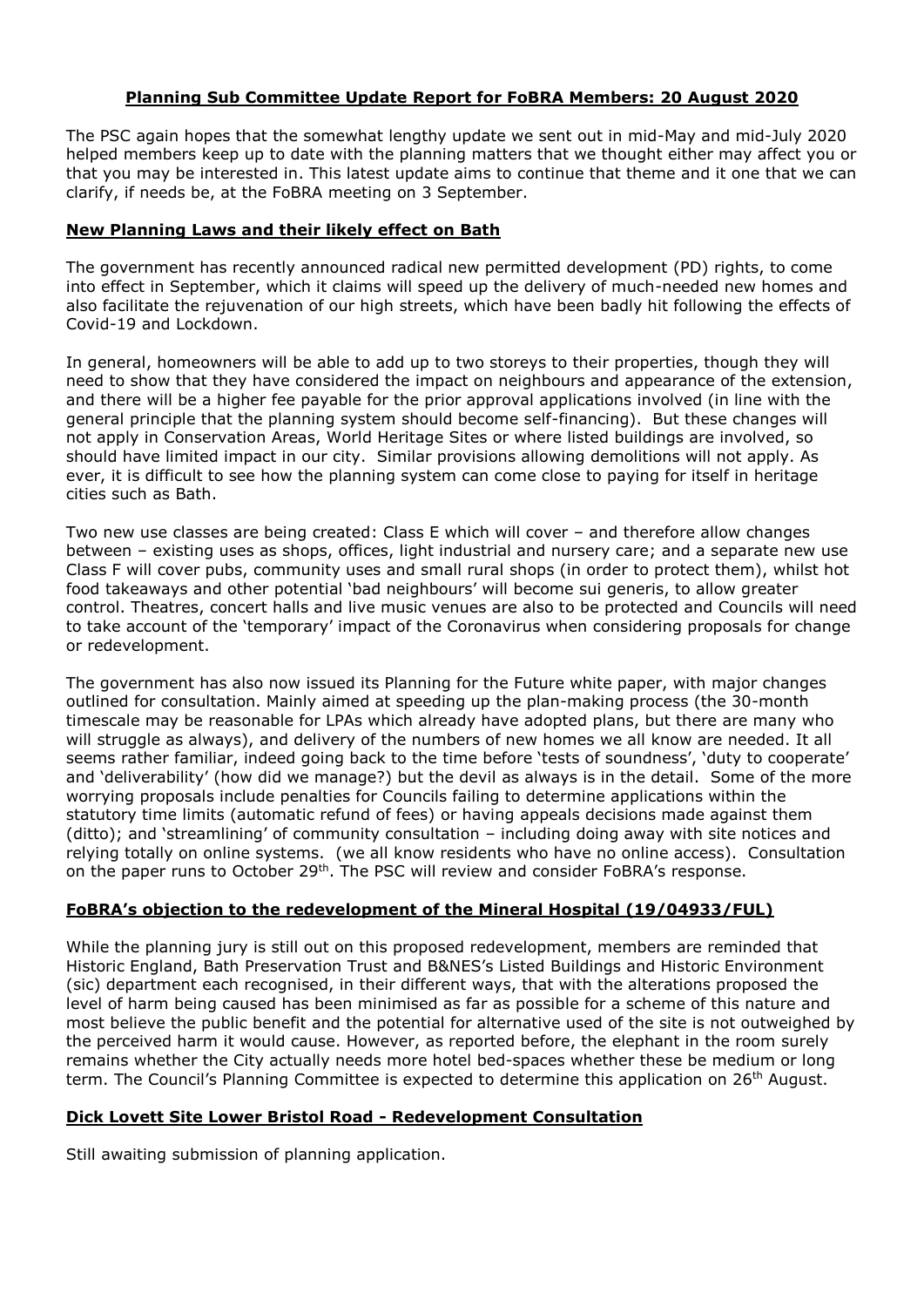#### **FoBRA's objection to development of the Homebase Site to provide care community homes and ancillary facilities (20/00259/FUL).**

In February FoBRA supported, in principle, the provision of some care community homes on the Homebase Site, but we then expressed concern about the high numbers of dwellings the developers proposed be built, the lack of inclusion of other types of mixed residential accommodation such as affordable homes (AH) that the city so desperately needs, and the height, density and mass of the development.

While the developers subsequently submitted a revised application, this has only addressed a fraction of our earlier concerns so, on 29 July, we again objected. We acknowledged that the height of the accommodation blocks A and B had been reduced and the number of units by [only] eight but, as a result of these proposed changes, we considered the subsequent scale, heights of Blocks C and D, density and massing of the development to be even more extreme; the cladding remained incongruous and therefore inappropriate; there was still no provision of, or even recognition of the need for Affordable Homes (AH), especially social homes for rent; and, by limiting the development to care community homes (Class C2), the developers would [cunningly] avoid the Community Infrastructure Levy (CIL) payment which one objector calculated could be in the order of £2.4m. So, with no CIL, no AH, deprivation to residents of an important retail (DIY) facility with parking, potential harm to the OUV of the World Heritage Site, more pressure on local services, negative visual impact and loss of amenity to nearby residents, we asked what then was the city's gain by this redevelopment? Our answer was: Care community homes that in many instances local residents would probably be unable to afford, a children's nursery school and 'ancillary facilities'. We concluded that there would be little gain, but so much unnecessary pain.

Unsurprisingly, Riverside Community Voice and Widcombe Association and many others have also objected. This application still awaits determination by the Planning Committee

## **FoBRA's Objection to application to extend 138 Wells Road and 2 – 6 Wellsway to create 28 units of Purpose Built Student Accommodation (C4) (20/01591/FUL)**

A revised scheme was submitted by the developers on 5 August but we believe this too is inappropriate in terms of siting, design and height and the net loss of existing residential accommodation but still, principally, on whether there is actually a quantifiable need or indeed demand for more PBSA in Bath in general and in this area in particular. The PSC will submit another objection obo FoBRA. Awaiting determination.

## **FoBRA's Objection to application to redevelop the Jubilee Centre, Lower Bristol Road and to erect 127 PBSA units (20/01794/FUL)**

Awaiting determination.

# **FoBRA's – Objection to application to erect a 20m 5G mast in Widcombe (20/02388/TEL)**

On 28 July 2020 FoBRA fully supported the objections to the subject planning application submitted by Widcombe Association (WA) on 24 July, the applicants only having given passing recognition that the chosen site is within a Conservation Area and thus is in close proximity to many listed buildings. Neither did they acknowledge that the whole of the City of Bath (and the Outstanding Universal Value (OUV) of its setting) is inscribed as an UNESCO World Heritage Site. And we also considered their claim that the public benefits of such an installation in this specific site outweighed perceived harm was subjective and, as such, we did not believe it accords with the requirements of NPPF.

The PSC of course recognise that there is a need for 5G infrastructure rollout in the city but consider that applications for such installation must be sensitive to the area where cells are sited. The application did not and, while the applicants' oft-repeated claim that cell search areas were extremely constrained was not challenged *per se,* the submission neither highlighted the constraints nor what the criteria for cell site selection actually were. We opined their statement that the chosen site was the only viable option needed substantiation and that their submission should have identified the other options considered and the reasons why they have been rejected.